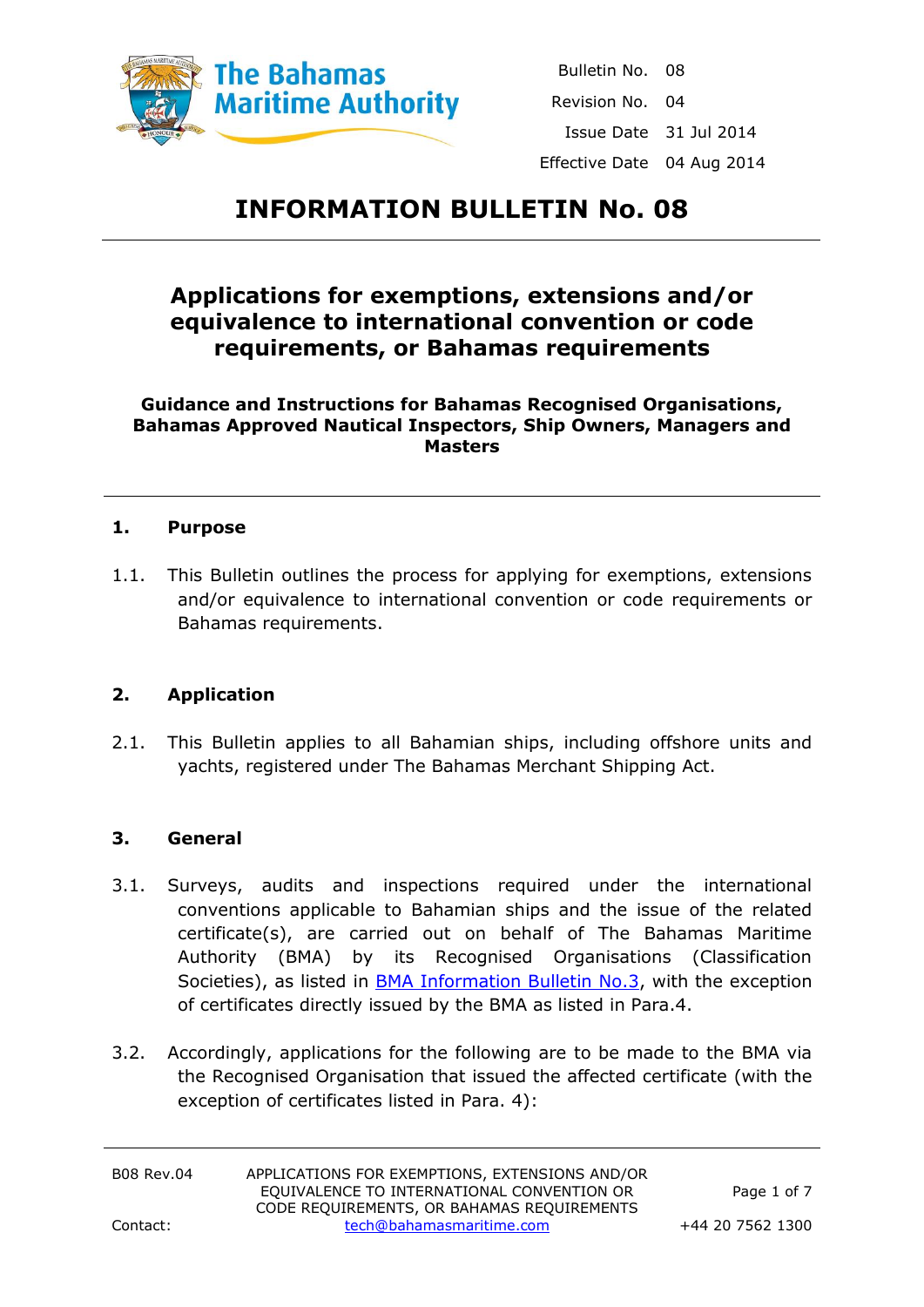- i. **Exemptions** to statutory provisions; or
- ii. **Equivalents** to statutory provisions; or
- iii. **Extensions to** survey dates; or
- iv. **Postponements to** surveys, servicing periods or any associated requests.
- 3.3. Notwithstanding Para. 3.2 above, the BMA may be contacted directly for general advice on any applications for exemptions, equivalents, extensions, postponements, etc., prior to making a formal application via the Recognised Organisation.
- 3.4. Any operational situation or equipment failure that affects the ship's compliance with statutory regulations shall be reported to the Recognised Organisation at the earliest opportunity. Failure to notify the Recognised Organisation of such circumstances may result in PSC detention (see also Para. 4.2 of [BMA Information Bulletin No.85\)](http://www.bahamasmaritime.com/downloads/Bulletins/85bulltnrev04.pdf).

#### **4. Documents issued by the BMA - Procedure for Exemptions, Equivalence and Interpretation**

- 4.1. The following documents are directly issued by the BMA:
	- i. Minimum Safe Manning Documents;
	- ii. Ship Radio Licences;
	- iii. LRIT Conformance Test Reports and exemptions;
	- iv. Declaration of Maritime Labour Compliance Part I;
	- v. MLC 2006 Exemptions, equivalence or interpretations.
- 4.2. The following process is applicable whenever the Company<sup>1</sup> needs to apply for:
	- i. A permanent exemption from LRIT or MLC 2006 requirements;
	- ii. Acceptance of an equivalence for MLC 2006;
	- iii. Interpretation of MLC 2006 matters.
- 4.3. Any request for exemption relating to the construction and equipment requirements of MLC 2006 shall be submitted via the Recognised Organisation as per Paragraph 5, below.

**.** 

 $1$  The "Company" is the entity responsible for the management of the ship in accordance with the ISM Code. For ships which the ISM Code is not applicable, the Company is the Managing Owner in accordance with Section 52 of the Bahamas Merchant Shipping Act.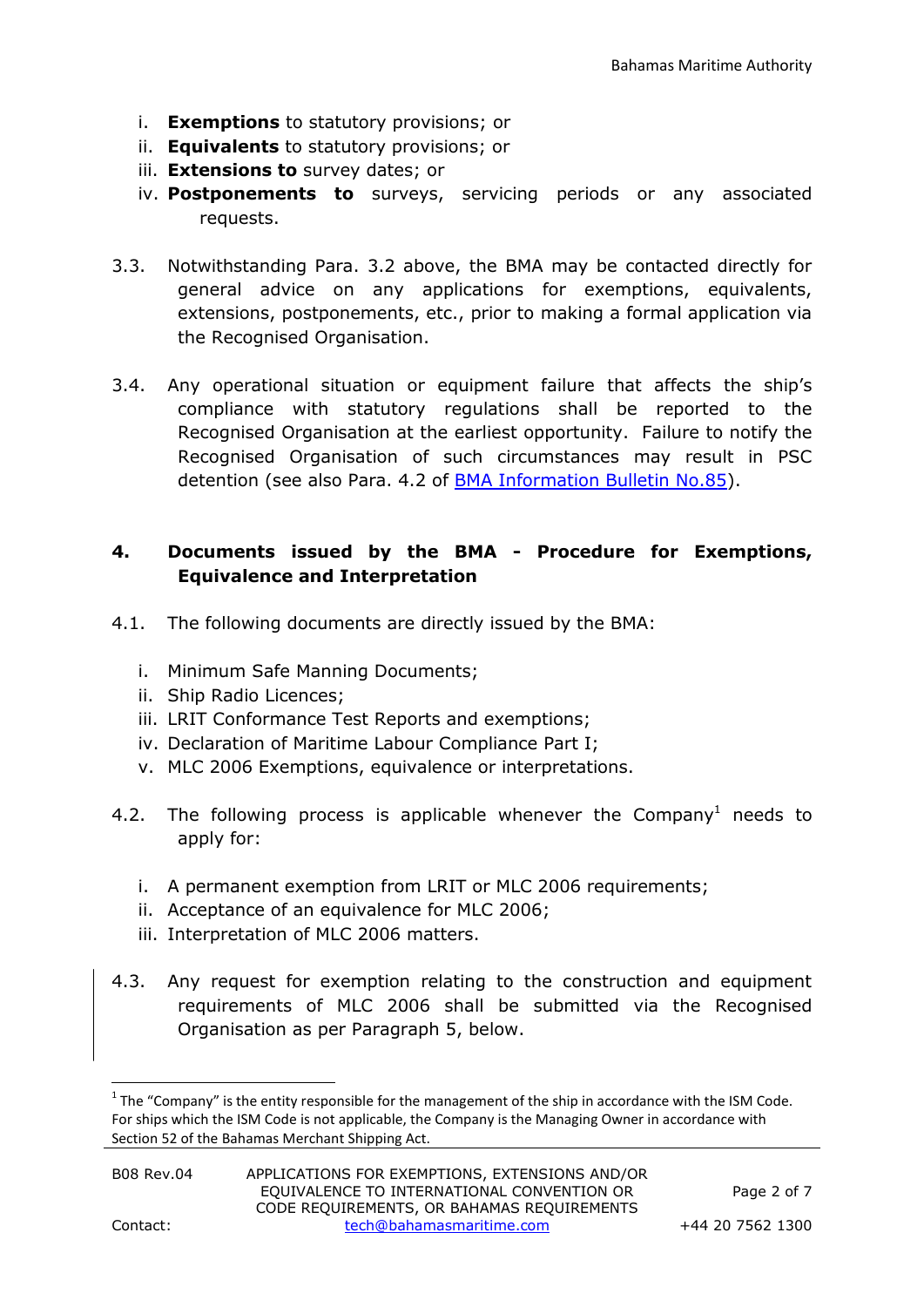- 4.4. The request shall be addressed to the BMA department that issued the relevant certificate. Information supplied with the application should be inclusive of, but not limited to, the following:
	- Reason and justification for application;
	- Mitigating measures that have been or will be introduced;
	- Supporting documentation.
	- Urgency of the application.
- 4.5. All submissions shall be in a written format, preferably by email. The BMA will notify the Company and the relevant Recognised Organisation of its decision and/or comments.
- 4.6. Where the BMA issues an exemption or equivalence certificate, or a statement of interpretation of MLC 2006, the BMA will provide a copy to the relevant Recognised Organisation.
- 4.7. Where the BMA approves an application, Recognised Organisations shall verify that the conditions, if any, under which the approval was accepted are implemented.
- 4.8. Any decisions made by the BMA shall be treated on a case-by-case basis.

# **5. Documents issued by Recognised Organisations - Procedure for Permanent Exemptions and Equivalents**

- 5.1. The following process is applicable whenever the Company needs to apply for:
	- i. A permanent exemption from an international convention requirement (other than LRIT and MLC 2006 (with the exception of construction and equipment requirements));
	- ii. An acceptance of an equivalent arrangement to an international convention requirement (other than MLC 2006 (with the exception of construction and equipment requirements));
- 5.2. The request shall be addressed to the Recognised Organisation that issued the relevant certificate. Information supplied with the application should be inclusive of, but not limited to, the following:
	- Reason and justification for application;
	- Safety measures that have been or will be introduced;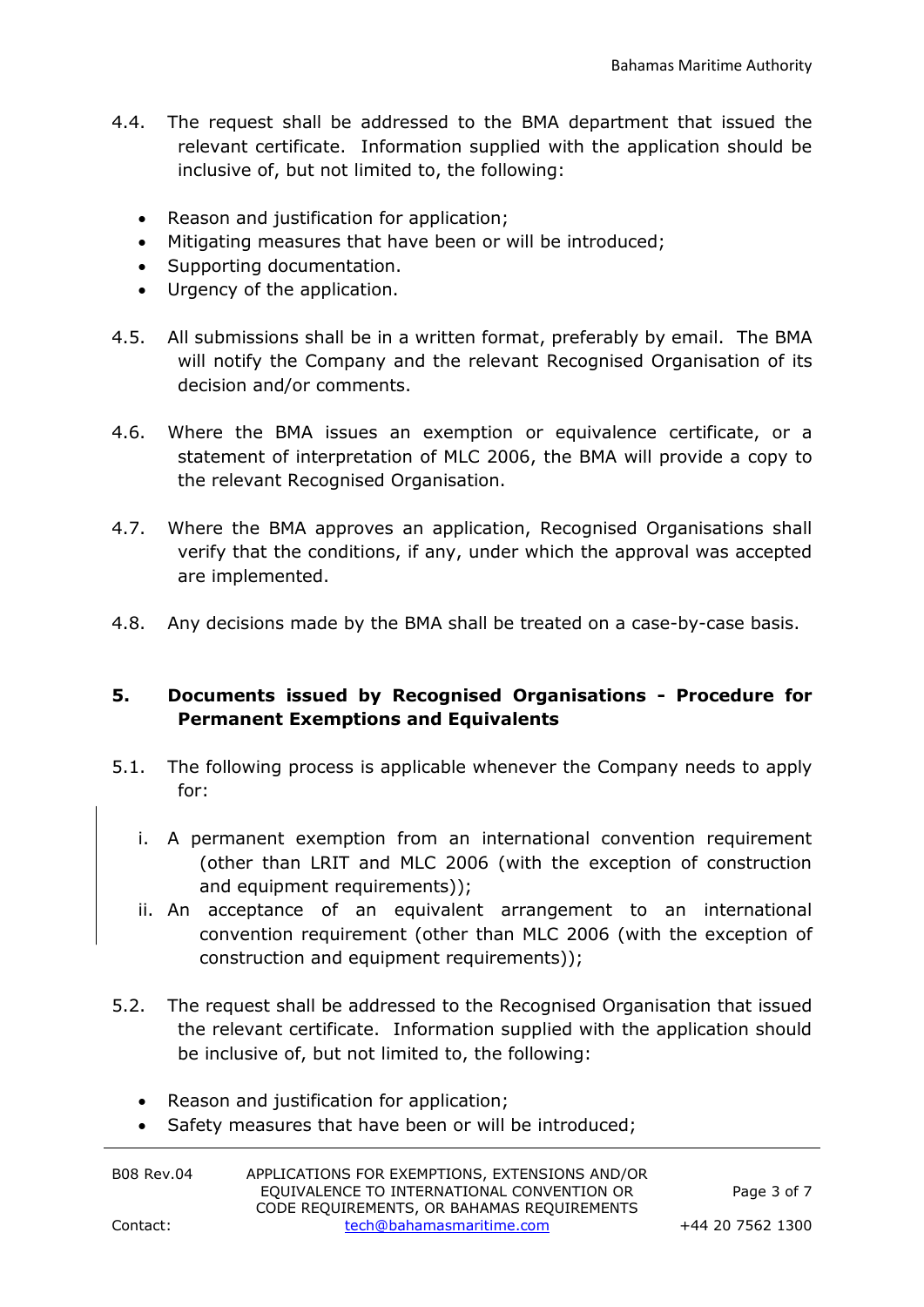- Supporting documentation.
- 5.3. Recognised Organisations shall review applications prior to submitting an outcome of their assessment to the BMA. The assessment shall, amongst other things, take into consideration:
	- Provisions contained in any applicable international Convention, Code or IMO Circular;
	- Any relevant Bahamas requirements;
	- Reason and justification for application;
	- Urgency of the application.
- 5.4. Any request for acceptance of an equivalent arrangement shall contain full details of the safety case conducted by the Company, using the relevant IMO methodology wherever possible, such as those described in IMO Circulars MSC/Circ.1002, MSC.1/Circ.1212, MSC.1/Circ.1455, etc.
- 5.5. In their submission to the BMA, the Recognised Organisation shall clearly indicate their support or reservation of any aspect of the application, and if relevant, any recommendations or conditions that may be considered.
- 5.6. All submissions shall be in a written format, preferably by email. The BMA will notify the Recognised Organisation of its decision or comments.
- 5.7. Where the BMA approves an application, Recognised Organisations shall ensure that the conditions, if any, under which the approval was accepted are endorsed either on the existing affected statutory certificate or on the new certificate, or that an appropriate exemption certificate is issued in accordance with the Recognised Organisation's established procedures.
- 5.8. Any decisions made by the BMA shall be treated on a case-by-case basis.

#### **6. Procedure for Temporary Exemptions and Equivalents**

- 6.1. The following process is applicable whenever the Company needs to apply for:
	- i. A temporary exemption from an international convention requirement;
	- ii. Temporary acceptance of an equivalent arrangement to an international convention requirement;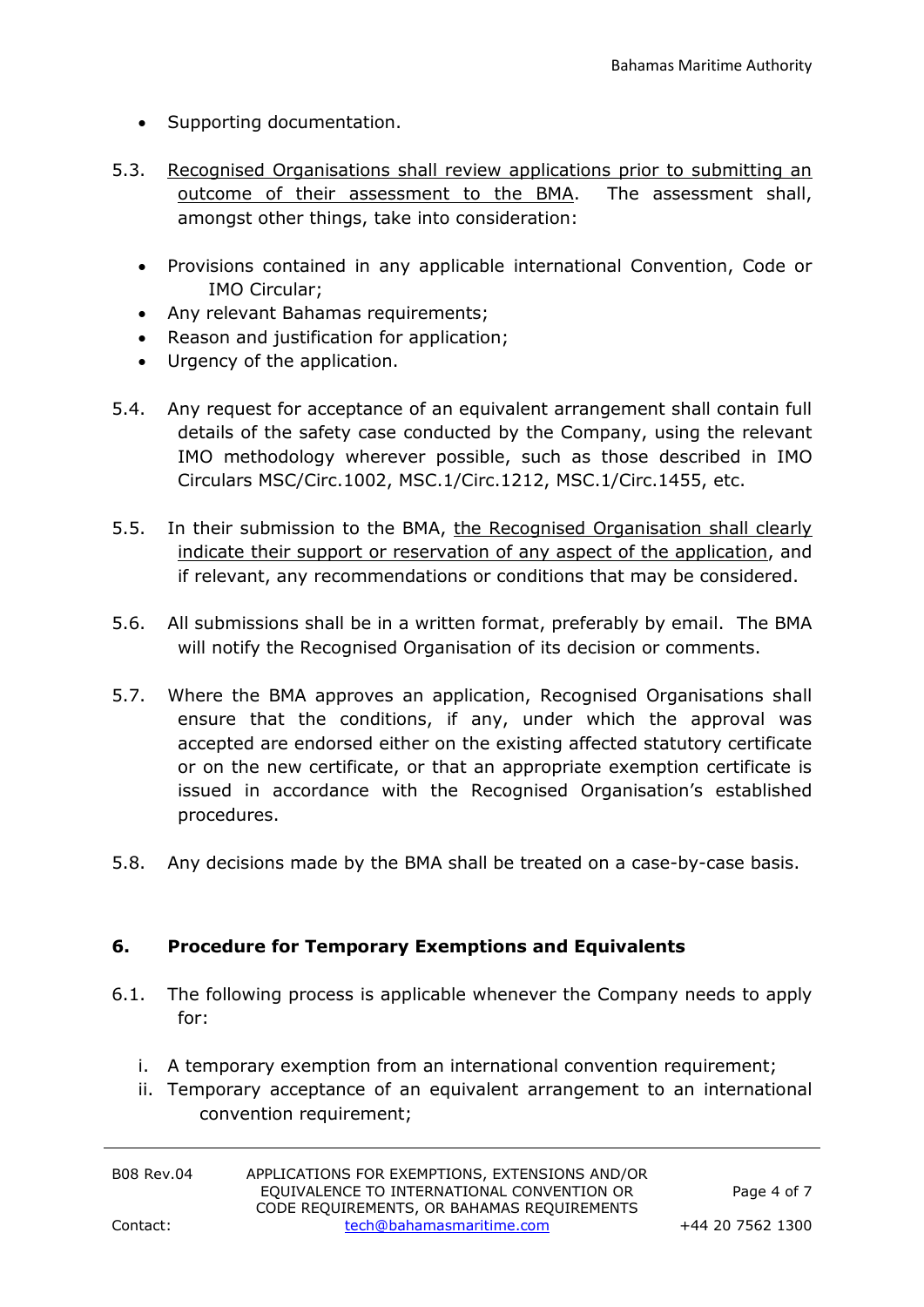- iii. Where the ship does not correspond with the particulars of the affected certificate owing to failure of equipment, damage, etc.;
- iv. Where detainable deficiencies are identified and cannot be permanently repaired or rectified immediately.
- 6.2. The request shall be addressed to the Recognised Organisation that issued the relevant certificate. Information supplied with the application should be inclusive of, but not limited to, the following:
	- Reason and justification for application;
	- Time period requested;
	- Safety measures that have been or will be introduced;
	- Supporting documentation;
	- Details of ship's schedule should a verification survey be required.
- 6.3. Recognised Organisations shall review applications prior to submitting an outcome of their assessment to the BMA. The assessment shall, amongst other things, take into consideration:
	- Reason and justification for application;
	- Urgency of the application;
	- Time period requested;
	- Safety measures that have been or will be introduced;
	- Details of ship's schedule should a verification survey be required.
- 6.4. In their submission to the BMA, the Recognised Organisation shall clearly indicate their support or reservation of any aspect of the application, and if relevant, any recommendations or conditions that may be considered.
- 6.5. All submissions shall be in a written format although, if time constraints dictate, verbal submissions may be accepted on the proviso that the assessment is conducted and any agreement formally documented to the BMA at the earliest opportunity. The BMA will notify the Recognised Organisation of its decision or comments.
- 6.6. For urgent applications out of office hours, the attending surveyor/auditor may contact the BMA Emergency Response Officer on **+44 7977 471220**.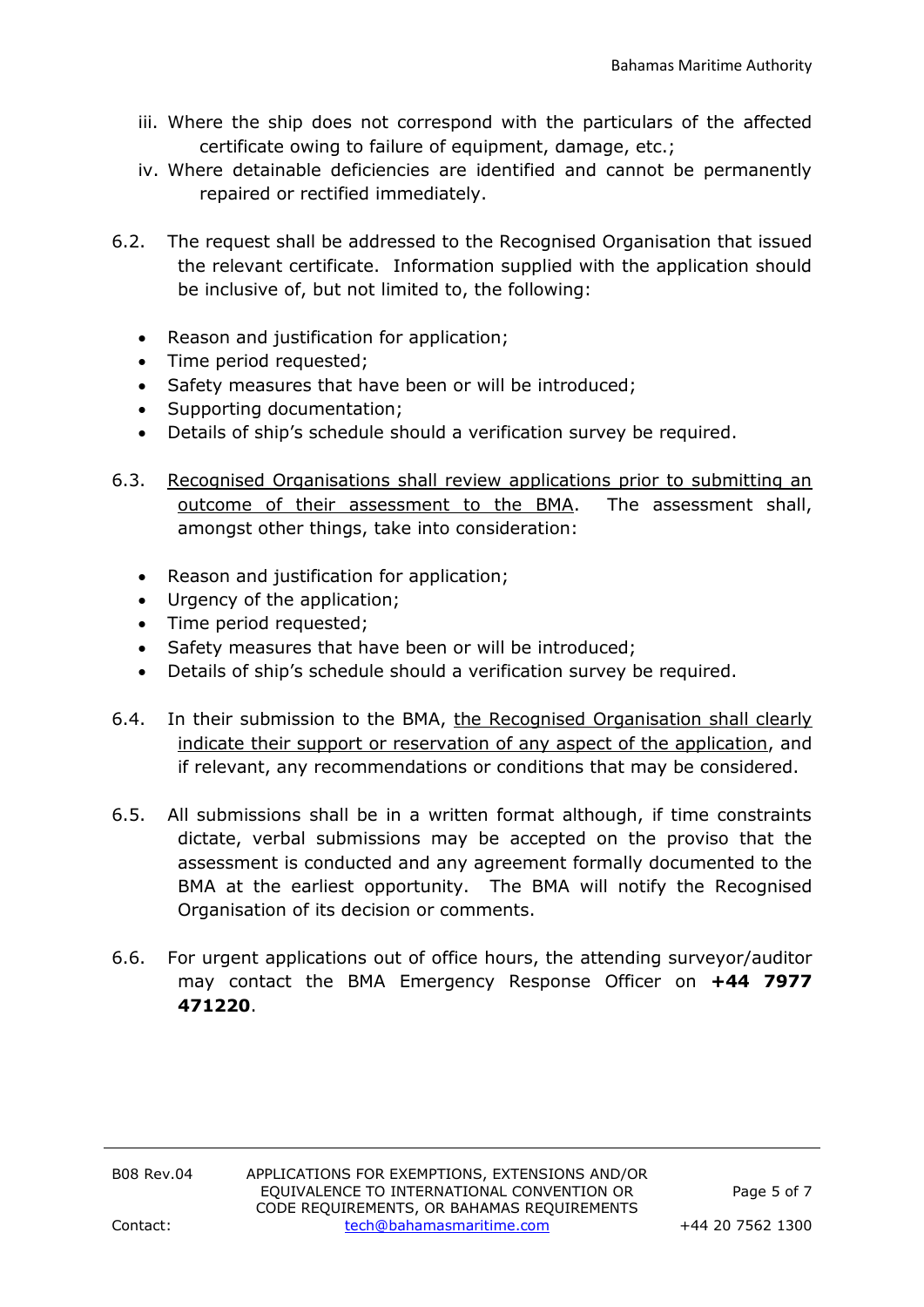- 6.7. Unless otherwise agreed by the BMA, where a temporary exemption or equivalence is approved where a detainable deficiency<sup>2</sup> exists, a restricted certificate<sup>3</sup> shall be issued by the Recognised Organisation, as per Para.5 of IACS Recommendation No.98 (Rev.1 March 2012).
- 6.8. For minor findings, the Recognised Organisation may issue a condition of class/recommendation and/or a statutory condition, with or without a restricted certificate, as per Para. 5.4 of IACS Recommendation No.98.

# **7. Procedure for Extensions, Postponements, etc.**

- 7.1. The following process is applicable whenever the Company needs to apply for:
	- i. An extension of statutory survey period or validity of certificate under an international convention; or
	- ii. A postponement of a survey, servicing period, or any other applicable international requirement.
- 7.2. The request shall be addressed to the Recognised Organisation that issued the relevant certificate. Information supplied with the application should be inclusive of, but not limited to, the following:
	- Reason and justification for application;
	- Time period requested;
	- Safety measures that have been or will be introduced;
	- Supporting documentation;
	- Details of ship's schedule should a verification survey be required.
- 7.3. Recognised Organisations shall review applications prior to submitting an outcome of their assessment to the BMA. The assessment shall, amongst other things, take into consideration:
	- Provisions contained in any applicable international Convention, Code or IMO Circular;
	- Any relevant Bahamas requirements;
	- Reason and justification for application;
	- Urgency of the application.

**.** 

 $2$  The guidance on detainable deficiencies given in Section 3 of Appendix 2 of IMO Assembly Resolution A.1052(27), as amended, is to be used as an illustrative list of deficiencies

 $3$  Restricted certificate means a short term or conditional certificate